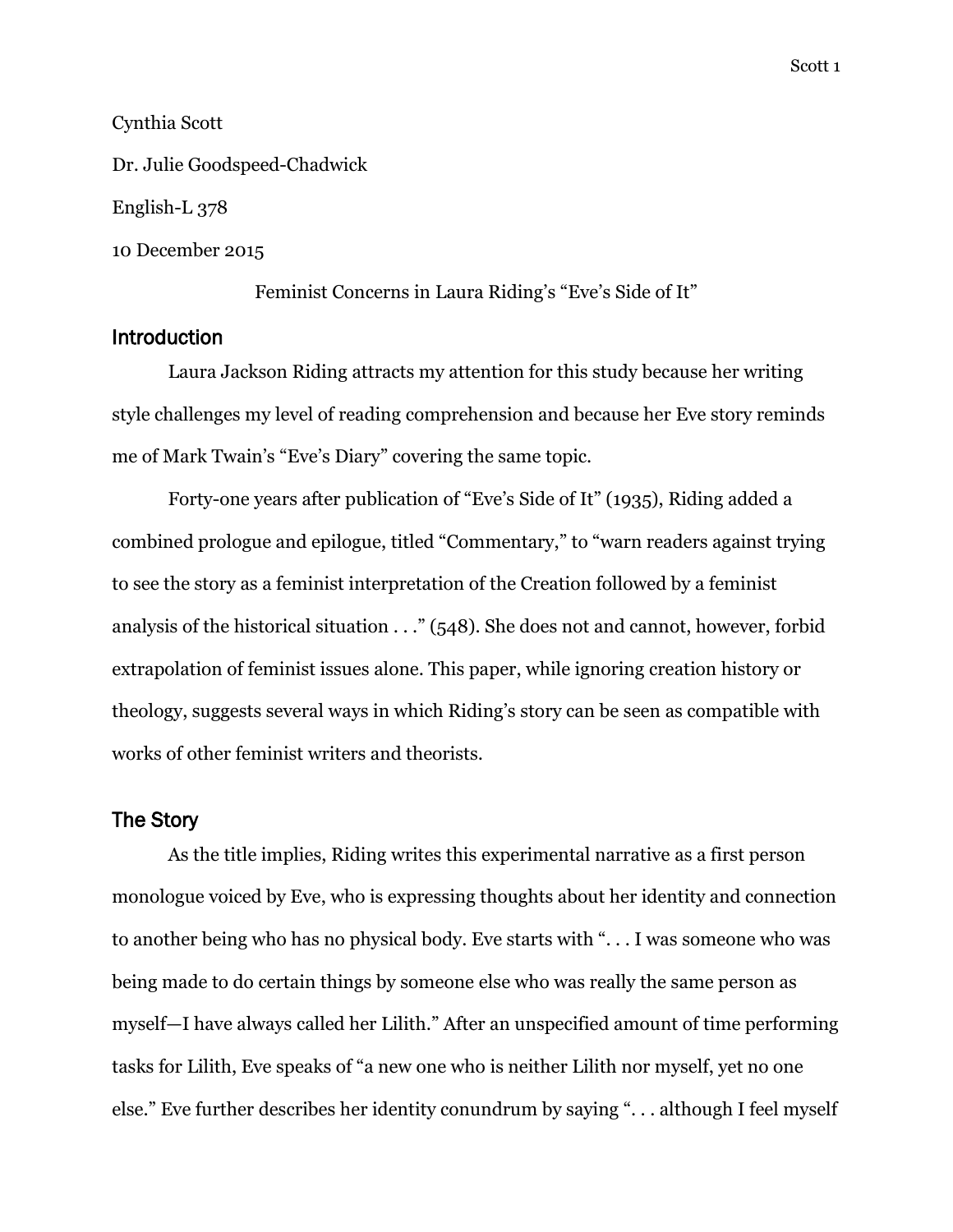ceasing to exist, I still am. I do nothing, there is nothing more for me to do, I am no longer myself. Yet I still am. I am this new one; who is, however, not I" (544). Eve represents primordial woman, of which there can be only one. Nevertheless, her descendants share similar identity confusion. In "Miss Ogilvy Finds Herself," author Radclyffe Hall writes about a pre-death hallucination in which "Miss Ogilvy knew that she was herself, that is to say she was conscious of her being, and yet she was not Miss Ogilvy at all, nor had she a memory of her" (196). Uncertain and difficult-to-describe self-identity is a significant theme in both stories.

Mark Twain gives us another view of Eve in his imaginative and often entertaining style. Twain's Eve also has questions about her identity and initially guesses she exists for a certain purpose:

> For I feel like an experiment, I feel exactly like an experiment, it would be impossible for a person to feel more like an experiment than I do, and so I am coming to feel convinced that that is what I am—an experiment; just an experiment, and nothing more. (20)

When referring to Adam later in the diary, Twain's Eve calls him "the other experiment." Like Riding, Twain does not give a patriarchal view of Eve in his story; his perspective is unique compared to other male writers of his time. One wonders if Twain, one of our most beloved American authors, might have inspired Riding to write her own Eve story.

Riding's Eve speaks for Lilith's identity because, having no body, Lilith cannot talk. Eve says of their shared experience, "We have both become a new one who is neither Lilith nor myself, yet no one else." Full of speculation and doubts about which of the two is superior, Eve nevertheless prepares the reader for the rest of the story by stating ". . . I and only I, am capable of telling in so many words how it was before there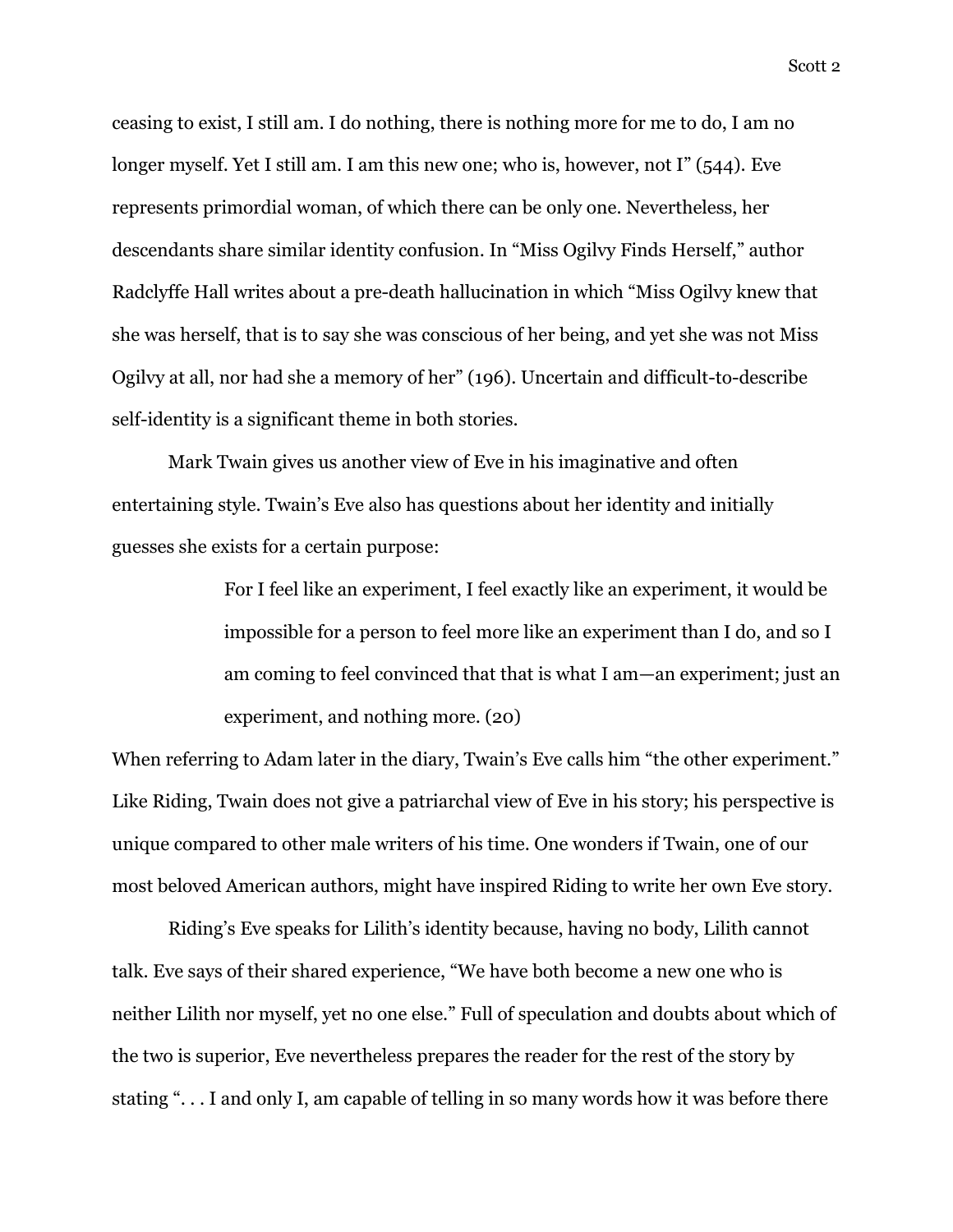came to be a new one. For I alone was *there*" (545). This self-empowerment to tell (or write) is a desirable feminist goal promoted in 1975 by Hèléne Cixous in "The Laugh of the Medusa." Cixous declares, "Woman must put herself into the text—as into the world and into history—by her own movement" (1454). Riding's Eve speaks to give her side of historic events concerning early man and woman.

Leading up to a discussion of men, Eve explains that Lilith created her, fully grown, as she is now. Eve reports, "Lilith made me, so far as I can make out, because she was irritated with herself." Lilith had knowledge of future events; she knew "that there were going to be men…with hopeless ambitions and false thoughts," but "because she was so good," she had no ability to change those events. Perhaps Lilith also knows, women will be too marginalized and fearful to reject phallocentric behavior. "So," Eve says, "she made me to take her place—not wanting to watch herself playing the fool all those thousands of years." (Riding 545). Whether or not she was a god among many, or a woman precursor, Lilith adopts a passive role in the face of future man and his anticipated activities, just like poet Anne Spencer does later in her "Letter to My Sister," beginning with:

It is dangerous for a woman to defy the gods;

To taunt them with the tongue's thin tip,

Or strut in the weakness of mere humanity,

Or draw a line daring them to cross; (260)

Eve ends her long explanation about why Lilith withdrew from direct interaction with creatures she knows will become men, by saying, "My function, which all men have misunderstood, has been to observe. And in order to observe living creatures, I too had to live" (Riding 546).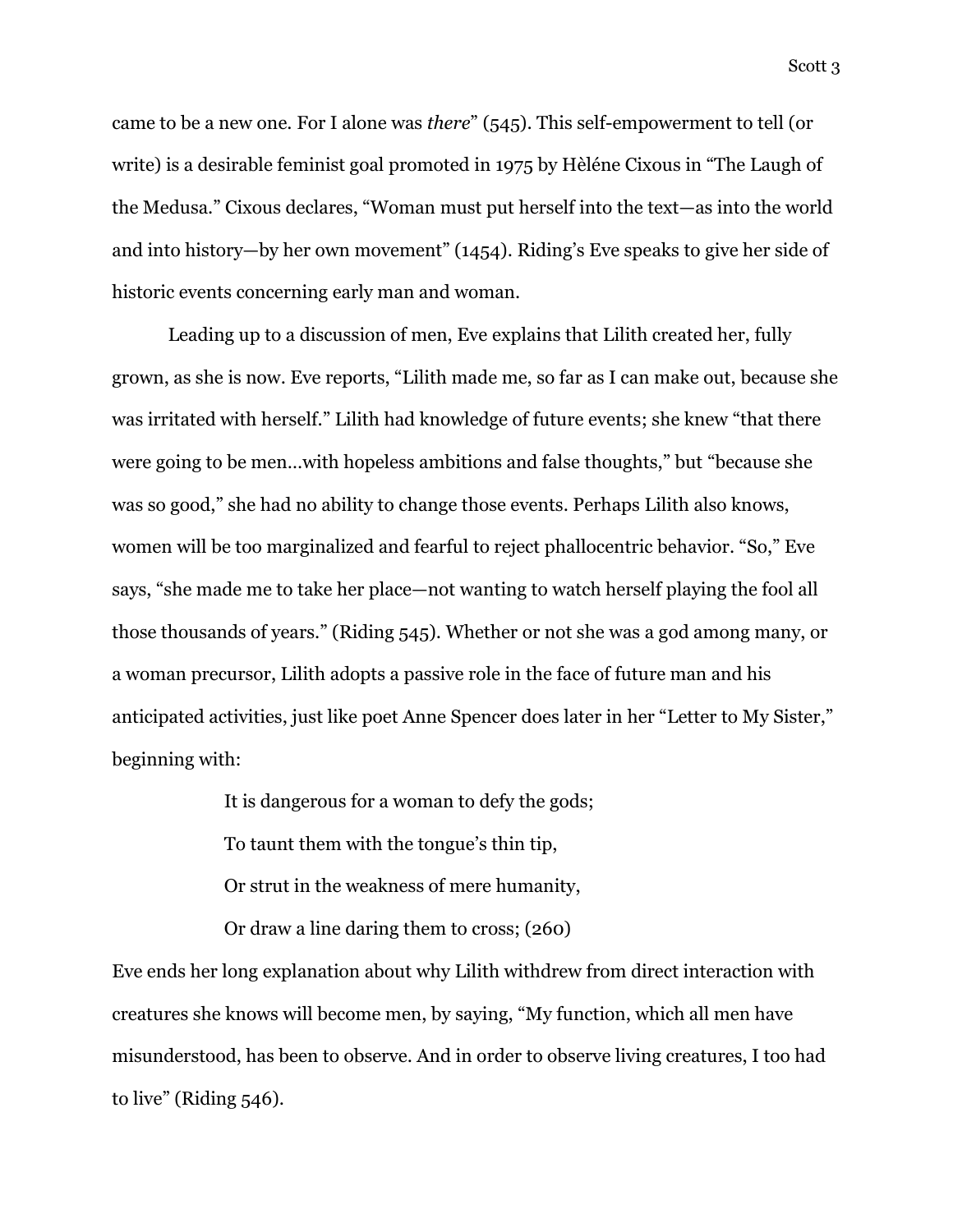While observing man creatures before they exhibited physical bodies, Eve says, "they were merely a feeling of antagonism, or a dumb anger—a dumb, helpless anger." From that she surmises, "Men do not really think: they make thoughts out of feelings, and you cannot make very good thoughts out of feelings." She also notes that ". . . men can tell the truth about themselves if they keep to their feelings," but when they try to think about other things, "the safest thing to say is: 'I do not know'" (546). Put another way, men who express feelings when they cannot think clearly are using a form of intuition. Perhaps we can thank Riding's Eve for hinting that reliance upon intuition did not originate with women. In her commentary following the story, Riding more pointedly contrasts intuitive feelings to thinking and declarations of truth or "reality" by historic male philosophers when she declares, "the difference is only between speedy apprehension of a little, and step-by-step accumulative apprehension of much" (550).

While waiting for man to take physical form, Eve also reports, "I talked a great deal to myself in those early days. . . Men have often wondered what women do with themselves during the time when, presumably, they are doing nothing. They are, of course talking to themselves" (Riding 546-47). Even while alone, Eve, like any person, needs to structure and organize thoughts, needs to have a sense of being in the present. Other writers, including Mark Twain, have commented about women who talk to themselves. His Eve says: "I talk all day, and in my sleep, too, and I am very interesting, but if I had another to talk to I could be twice as interesting, and would never stop, if desired" (23).

Twain's Eve and Riding's Eve talk to themselves also out of loneliness, and both wish for company. Having a conversational sounding board helps a woman to affirm her place in the world. One can apply the same idea to writing and the feminist literary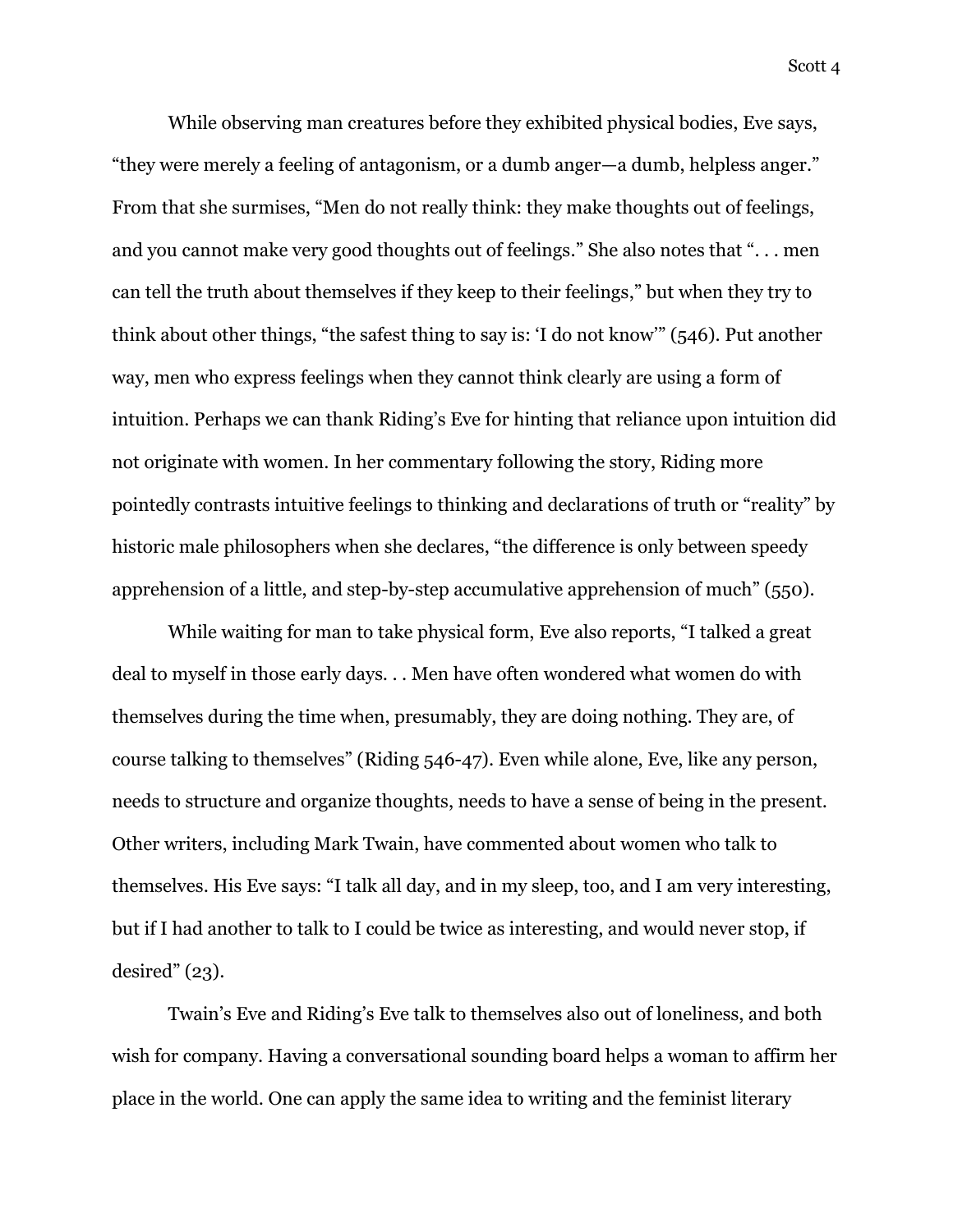perspective by considering Judith Butler's comment about gaining empowerment from shared thoughts and feelings:

> Indeed, the feminist impulse, and I am sure there is more than one, has often emerged in the recognition that my pain or my silence or my anger or my perception is finally not mine alone, and that it delimits me in a shared cultural situation which in turn enables and empowers me in certain unanticipated ways. (405)

Eve talks about her own "dumb anger" while waiting for men to finish evolving. Her anger, arising from fear, pushes her to believe the following: "The men who were going to be were angry with me: it was my job to be, so to speak, a chopping-block for their anger . . . So I did the dirty work. I was Lilith's eyes and ears and mouth, and then her whole body" (Riding 547). The reader is not told what the "dirty work" will be or if it will bring even more anger from men if not performed to their satisfaction. Assuming that some of that "dirty work" is about sex and gender roles, a reader may take a line of reasoning from feminist theory. In her 1982 "Feminist Manifesto," Mina Loy writes, "Men and women are enemies, with the enmity of the exploited for the parasite, the parasite for the exploited—at present they are at the mercy of the advantage that each can take of the others sexual dependence" (256). Eve, then, is experiencing enmity before men take mortal form and expects it to continue after they materialize.

Stating an additional reason for fear-driven anger, Eve is anxious "to live—to get it all over." She is "impatient for these creatures to be" and, by extension, for herself to be. After comparing her sense of anxiety to a traveler who is "not really happy until you are *there*," she reasons ". . . if you do nothing and know nothing . . . you may easily forget about yourself, and die" (Riding 547). Life without purpose or meaning, without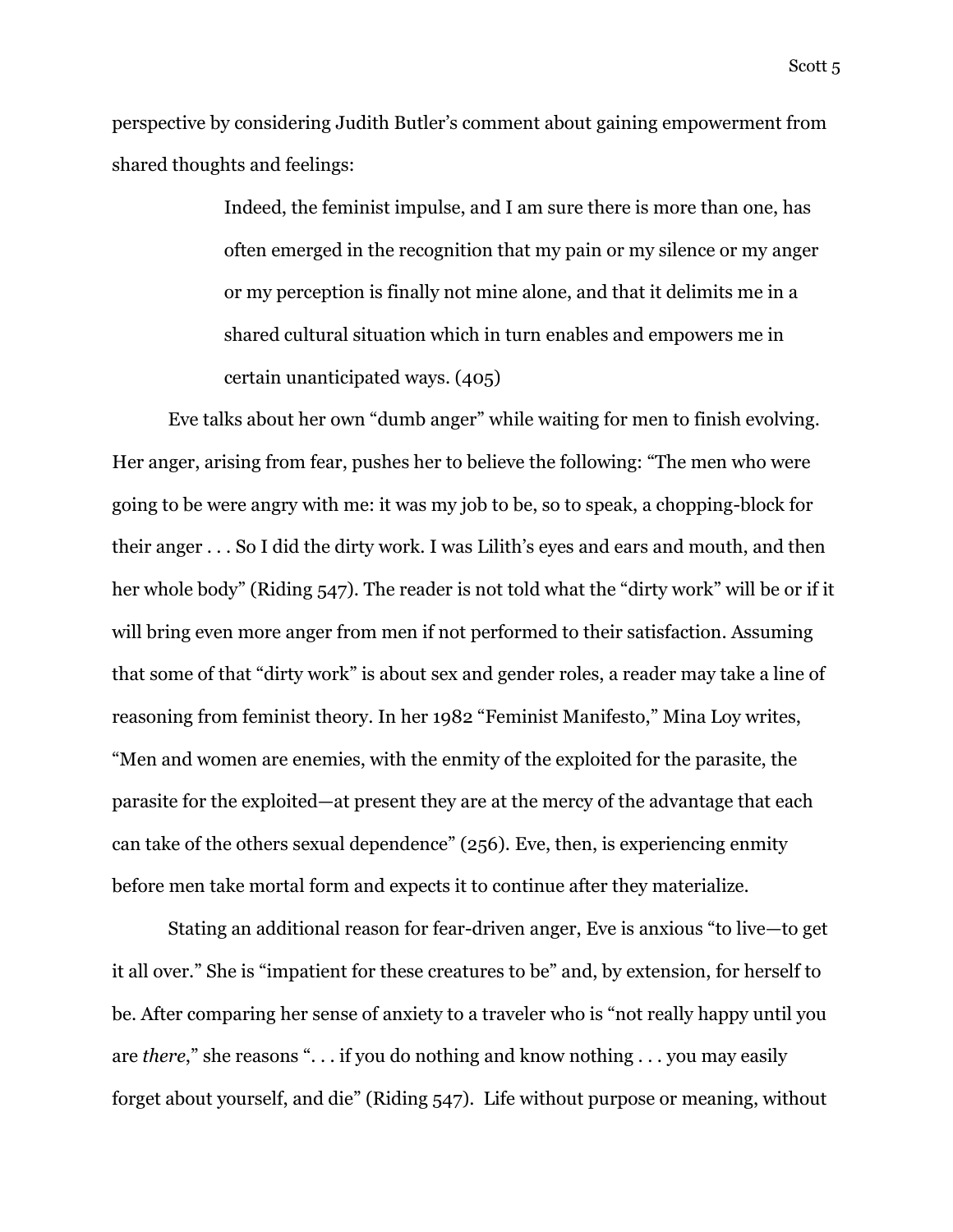the means to express yourself and interact with others, is a kind of death. Prisoners in solitary confinement feel that way, and so do women who are constrained by male dominance to the point of feeling like prisoners. For modern women writers, escape from prisoner-like feelings in the literary world, according to Gilbert and Gubar, happens

> . . . only because their eighteenth and nineteenth-century foremothers struggled in isolation that felt like illness, alienation that felt like madness, obscurity that felt like paralysis to overcome the anxiety of authorship that was endemic to their literary subculture. (2028)

One might also describe Eve's feelings of impatience as an awakening consciousness of things to come. Adrienne Rich, in her 1971 essay "When We Dead Awaken: Writing as a Re-Vision," remarks, "It's exhilarating to be alive in a time of awakening consciousness; it can also be confusing, disorienting and painful" (983). Rich puts this in the context of breaking free from male writer limitations, a situation Eve has not yet experienced but seems to anticipate in a general way. At one point, Eve states, "I did not want to be hanging around with my work not even started—perhaps to die" (Riding 547). Writing or not, women want a sense of fulfillment and purpose.

Waffling back and forth over the question of dying if she does not "see the whole affair through," Eve realizes that all the many times she seemed to die during the eons of waiting, "it was just extreme tiredness" and pain brought on by repeatedly recuperating "after I have been thoroughly exhausted by men" (Riding 547). Certainly such feeling is common among wives everywhere who are exhausted by work done for the benefit of men, or who are victims of domestic abuse by men. Zora Neale Hurston expresses this in her story "Sweat," about long-suffering washer-woman Delia Jones. Delia works up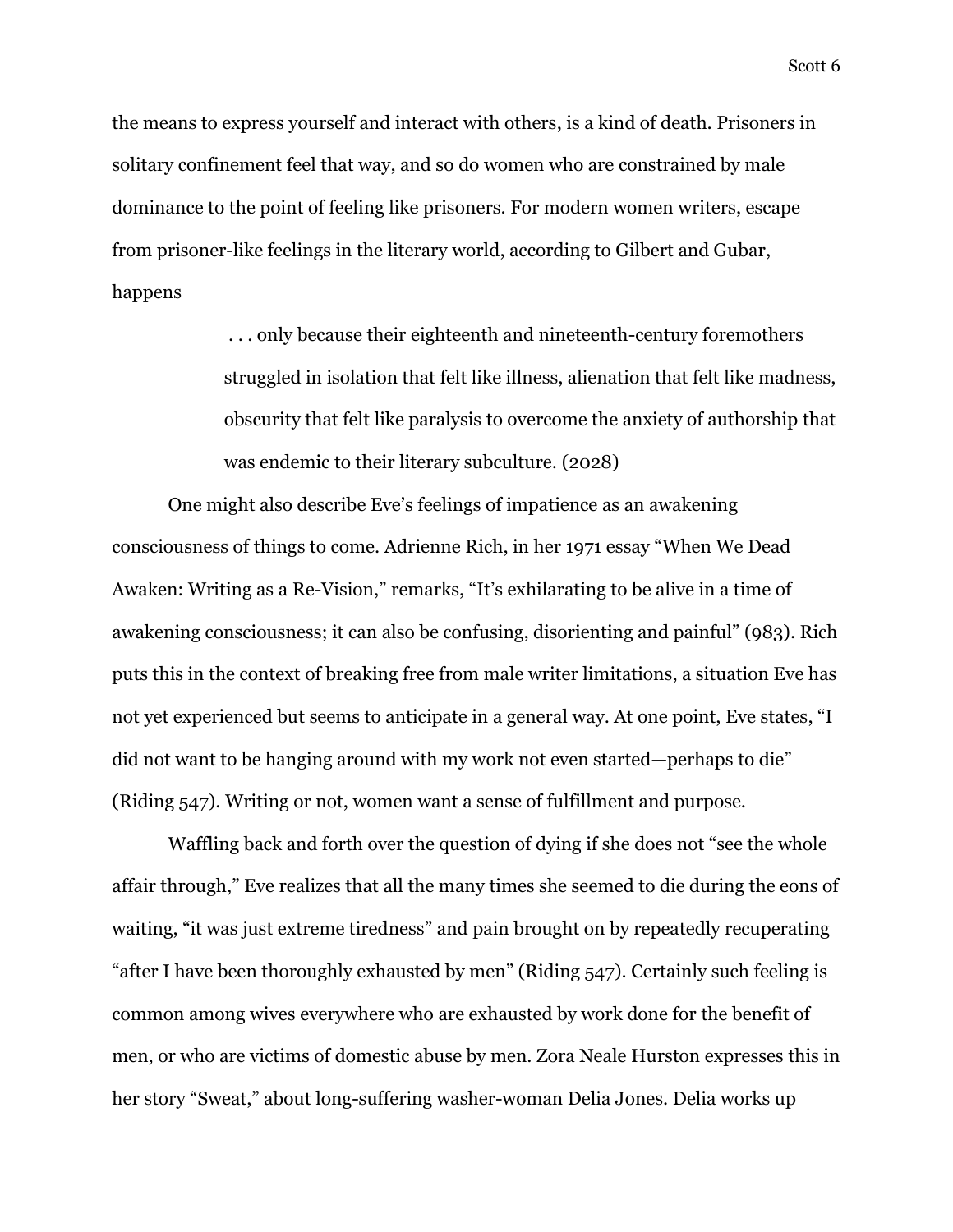enough anger to talk back to her husband, at one point, saying, "Ah been married to you fur fifteen years, and Ah been takin' in washin' fur fifteen years, Sweat, sweat, sweat! Work and sweat, cry and sweat, pray and sweat!" (350). Delia and many other woman who experience this kind of exhausted "death" eventually attempt to escape it.

In the last paragraph of the story, Riding, in Eve's voice, finally and specifically mentions the Garden of Eden. Not wanting to continue forever in a state of anger, and wanting to "start fresh," Eve explains the Serpent, the forbidden fruit, and how "Things had to begin *somewhere* to be somewhat as they were going to be." She wants to give her point of view, saying, "I, for one, never had any illusions. I do not see how anyone can be either blamed or pitied who has never had any illusions." She ends with ". . . I should not like it thought that I expected men to have my point of view about things. They are bound to feel that I led them on. Of course I led them on" (548).

Women have been stereotyped as leading men on since that fabled beginning. Still, women do perform the gender roles expected of them in order to gain benefits. An example of feminist writing on this theme is offered by Edith Wharton in "The Other Two." Mrs. Waythorn uses her feminine wiles to mold her current husband's attitude along with those of her previous two husbands in order to ensure her desired place in society and the comforts she hopes to maintain for herself and her daughter. By turns, Alice is compliant or aggressive as the situation requires. Mr. Waythorn realizes this as he reflects on a compliant phase:

> She was "as easy as an old shoe"—a shoe that too many feet had worn. Her elasticity was the result of tension in too many different directions. Alice Haskett—Alice Varick—Alice Waythorn—she had been each in turn, and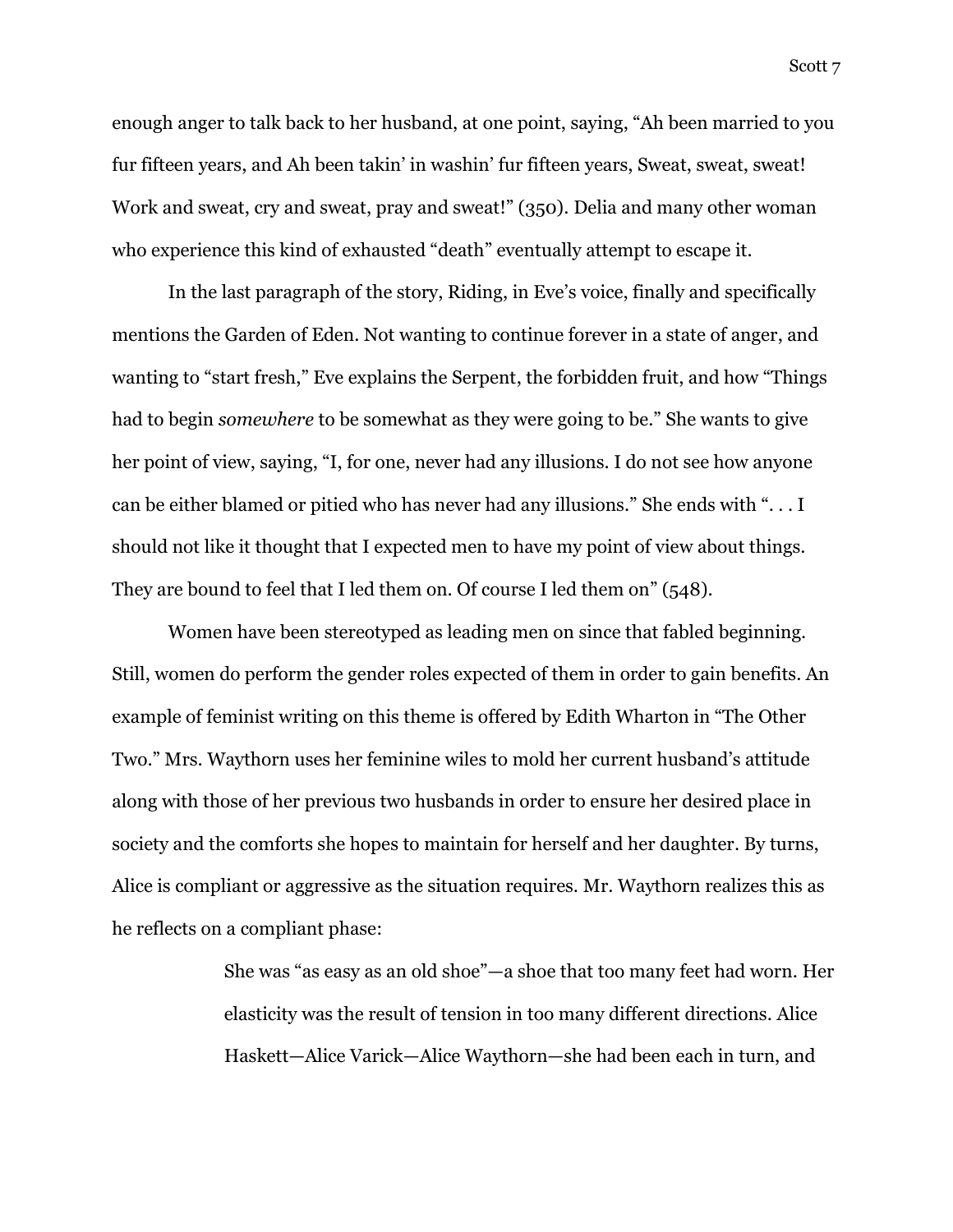had left hanging to each name a little of her privacy, a little of her

personality, a little of the inmost self where the unknown god abides. (53) At the end of the story, whether by calculation or by intuitive self-preservation, Alice has all three men glad to do her bidding and happy to share her company. I think, in "Eve's Side of It," Riding is suggesting women's ability to "lead men on" is an attribute that cannot be suppressed and is sometimes necessary. It is nothing to apologize about.

#### Riding's Commentary

Another human, sometimes-positive attribute is resistance to rules or instructions. Riding writes her 1976 dual-purpose commentary as both a prologue and an epilogue because of ". . . readers reading as they pleased, and not as they were supposed to read" (548). One can guess that she read feminist critiques that triggered her need to set the record straight. The commentary is a long-delayed attempt to convince readers of her true story-telling intentions. Riding's effort to sway reader response toward her way of thinking may be fruitless because, as Annette Kolodny explains, "we [readers] appropriate meaning from a text according to what we need (or desire), or in other words, according to the critical assumptions or predispositions (conscious or not) that we bring to it" (304).

"When I wrote this story," Riding comments, "I believed in the reality of stories as description of some of the unknown content of life that answers . . ." frequently asked questions that can fulfill a universal demand for long-desired knowledge. She also discusses the nature of story and how closely it reflects reality or truth: "Story is the communication of human beings to human beings of beliefs as to what the life of human beings is 'really' like." She writes at length about what constitutes reality, in what context, and, "where story-telling changes naturally into truth-telling . . ." (550).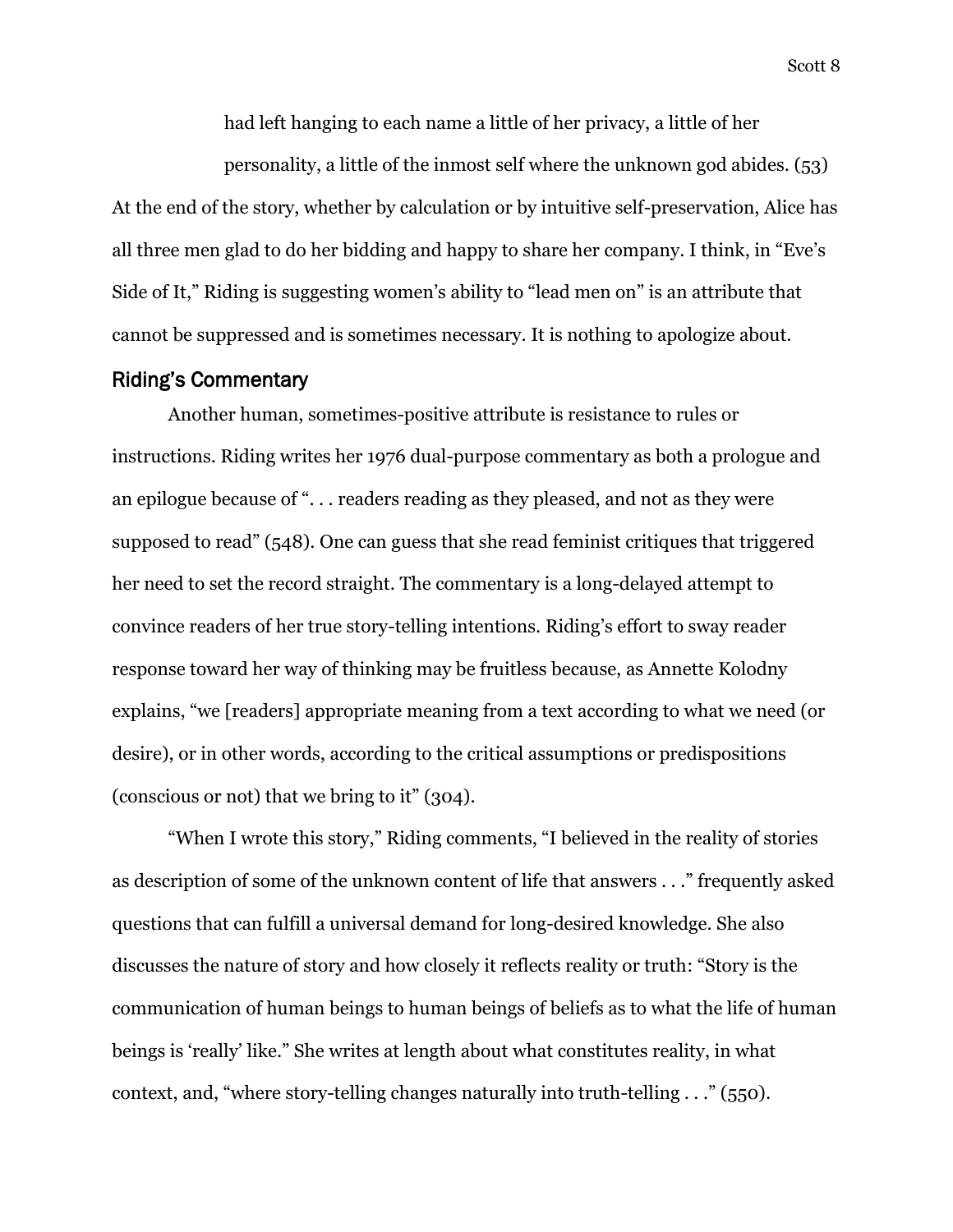After mentioning the several narrative perspectives she uses while commenting on the story, Riding summarizes with "I think all this proves the extraordinarily live nature of story as the next-best thing to truth—when it is formed with love of it for its capability of feelable likeness to life." She does not, however, want the reader to assume ". . . that, as author, I conceived Eve to be a spitting like of myself. . ." (551). Unlike Riding, some feminist authors do not shy away from using autobiographical content to validate a theory. Tony Morrison, for example, asks the reader to "Please forgive the use of my own work in these observations. I use it not because it provides the best example, but because I know it best, know what I did and why, and know how central these queries are to me" (1015).

### Riding's Style

In her commentary, and sometimes in the story, Laura Riding's writing displays a complex level of lengthy sentence composition. (I frequently use ellipsis points and paraphrasing in this paper to condense longer-than-wanted quotations.) As in the jazz music genre, there seems to be a beginning and an end to the composition and it has a discernable mood or theme, but the musician plays many extraneous random-seeming notes and riffs around the edges of the melody, blurring it. An untutored listener struggles to pick out the basic tune. Here is a sample of Riding's "sentence jazz:"

> The tolerant attitude to confusion characteristic of these times is favorable to experimental procedure and thinking: there shapes itself, in the confusion, the premise, inspiring faith in experimentalism, that all procedure, and all thinking, from the beginning of thinking and procedure-devising, have been experimental, for want of the possibility of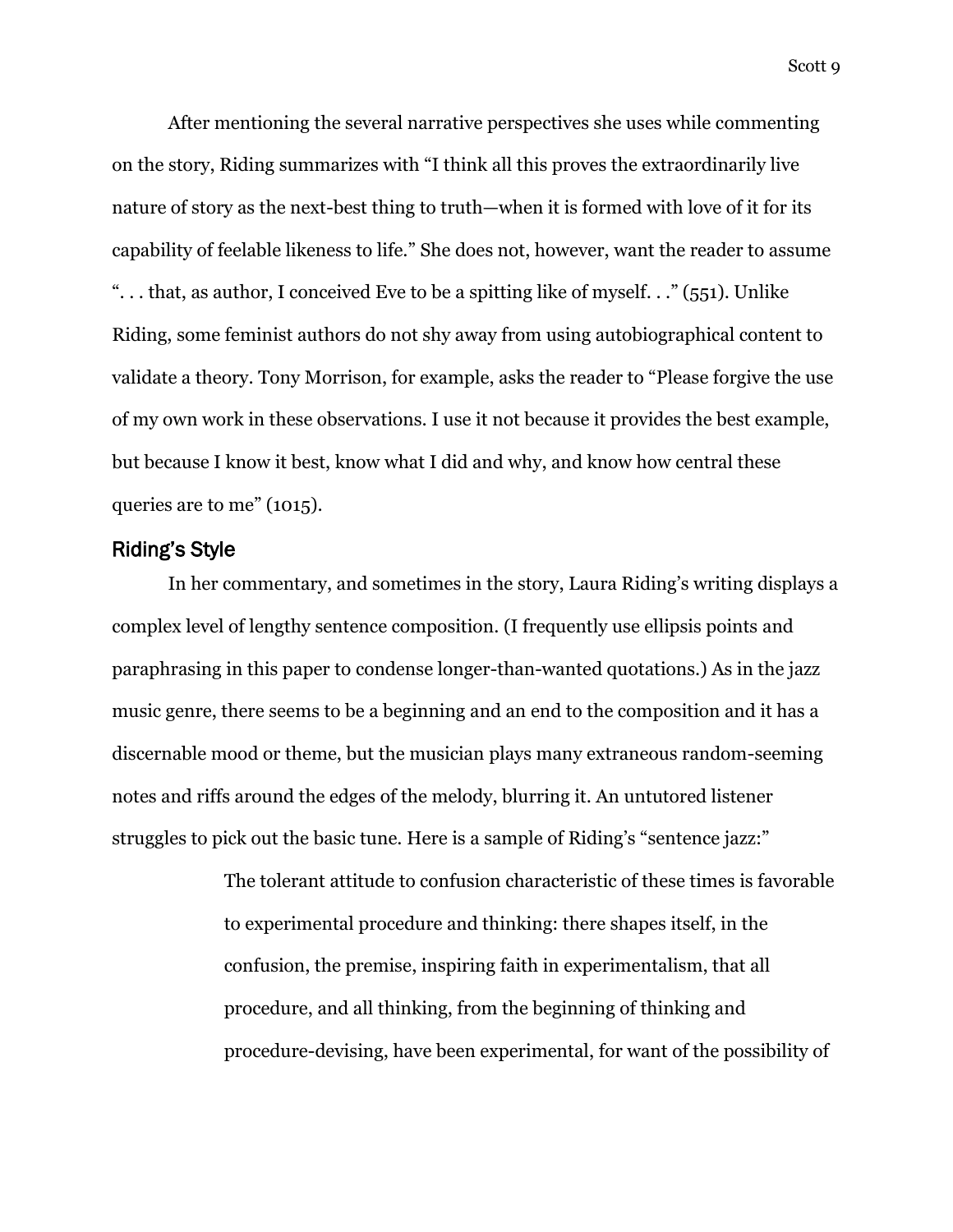their being otherwise, and that the best to be effected is, therefore, that which is the *most* experimental. (549)

I think this means: Currently popular trends favor experimentation. All thought and writing, by its very nature, is experimental; therefore, only currently experiments should be considered intellectually fashionable.

Riding's writing style is experimental, whether she considers herself fashionable or not. On style alone, her works can be compared to those of Mina Loy or Hèléne Cixous for level of difficulty. Her "white ink" is hard to detect against the background of her supposedly not-feminist white paper.

Reading "Eve's Side of It" in multiple sessions over several hours and days leads to understanding. Parsing sentences to separate parenthetical or redundant phrases from basic subject-verb-object structure and reading aloud with varying emphasis also help to gain understanding. After total immersion, I eventually emerge with the general sense of her message, or at least what I *think* is her message.

# In the Canon

Gilbert and Gubar included Laura Riding in their *Literature by Women* anthology in spite of her 1986 protestation against such action as ". . . an offense against the human identity of women." They justify their editorial decision on the evidence that Riding addresses "contemporary gender studies," in her *The Word "Woman"* publication. (542) "Eve's Side of It" was a part of that publication.

While debating whether to keep "Eve's Side of It" on the syllabus*,* one could argue that the writing is too difficult to comprehend. The counter-argument is we should embrace an extra-challenging opportunity to exercise close reading and critical thinking. In discussing just one Riding passage, classmates may share enough different glimmers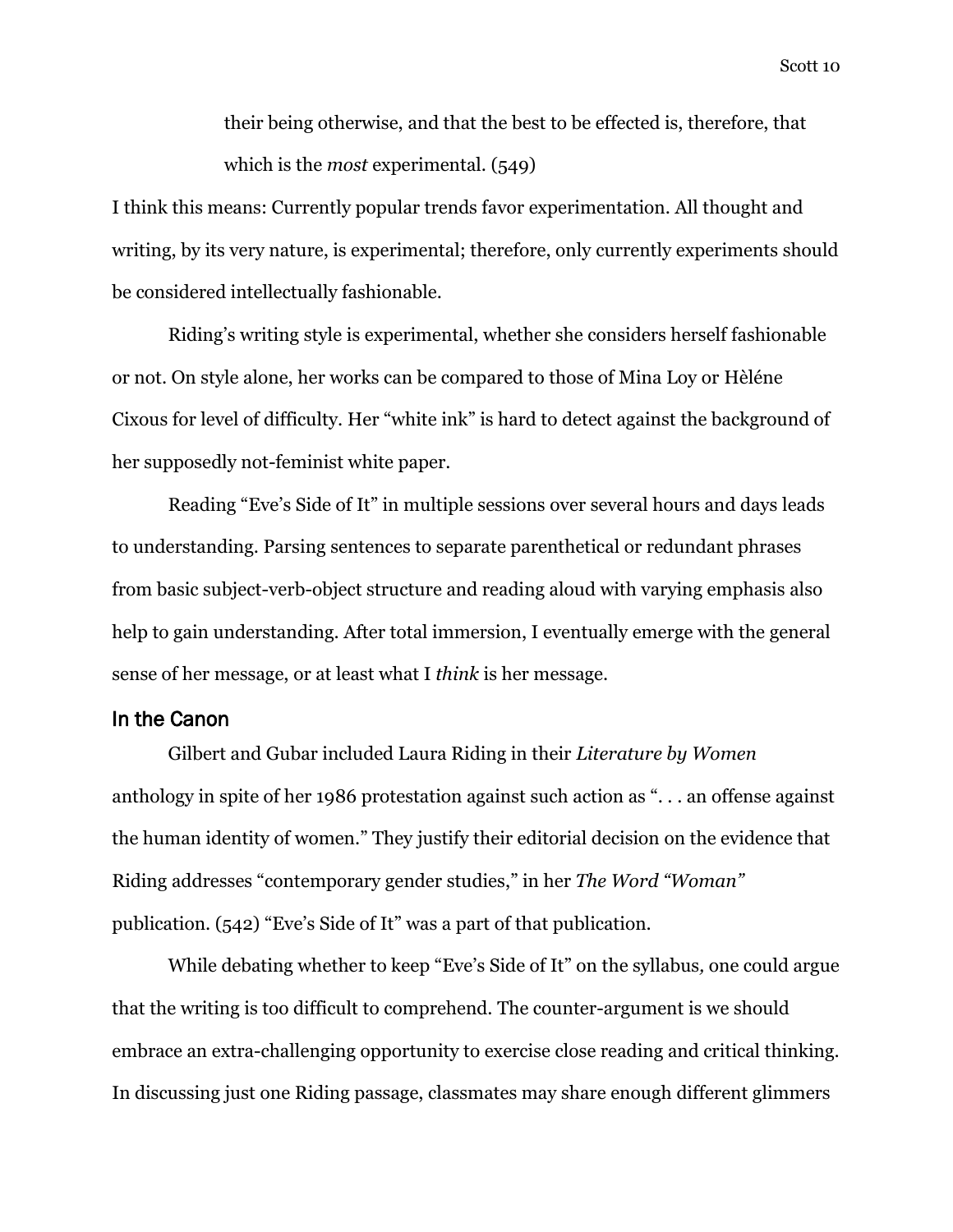of interpretation to see where the author fits in the feminist genre, even if we do not grasp clear meaning of her entire story.

One could ask why we should evaluate a work that the author does not wish us to study through the lens of feminism. I believe the answer lies in acknowledgement of the passage of time and changing trends. Riding ends her 1976 commentary with a caution: ". . . let her [the new one] be just that. Do not take her out of this spiritually modest story into the raucous favor of current feminist narrative" (551). Perhaps she misunderstands feminism and that lack of understanding causes a level of fear, which promotes avoidance. The meaning of the word "feminist" has changed since Laura Riding voiced her opinion. Even today, feminists do not agree on what feminism means. The difference between Riding's opinion and our current approach to feminism is different enough to invite investigation of her work.

I believe this story by Laura Riding belongs in the women's literature canon and that samples of her writing, both poetry and prose, should remain on the course syllabus.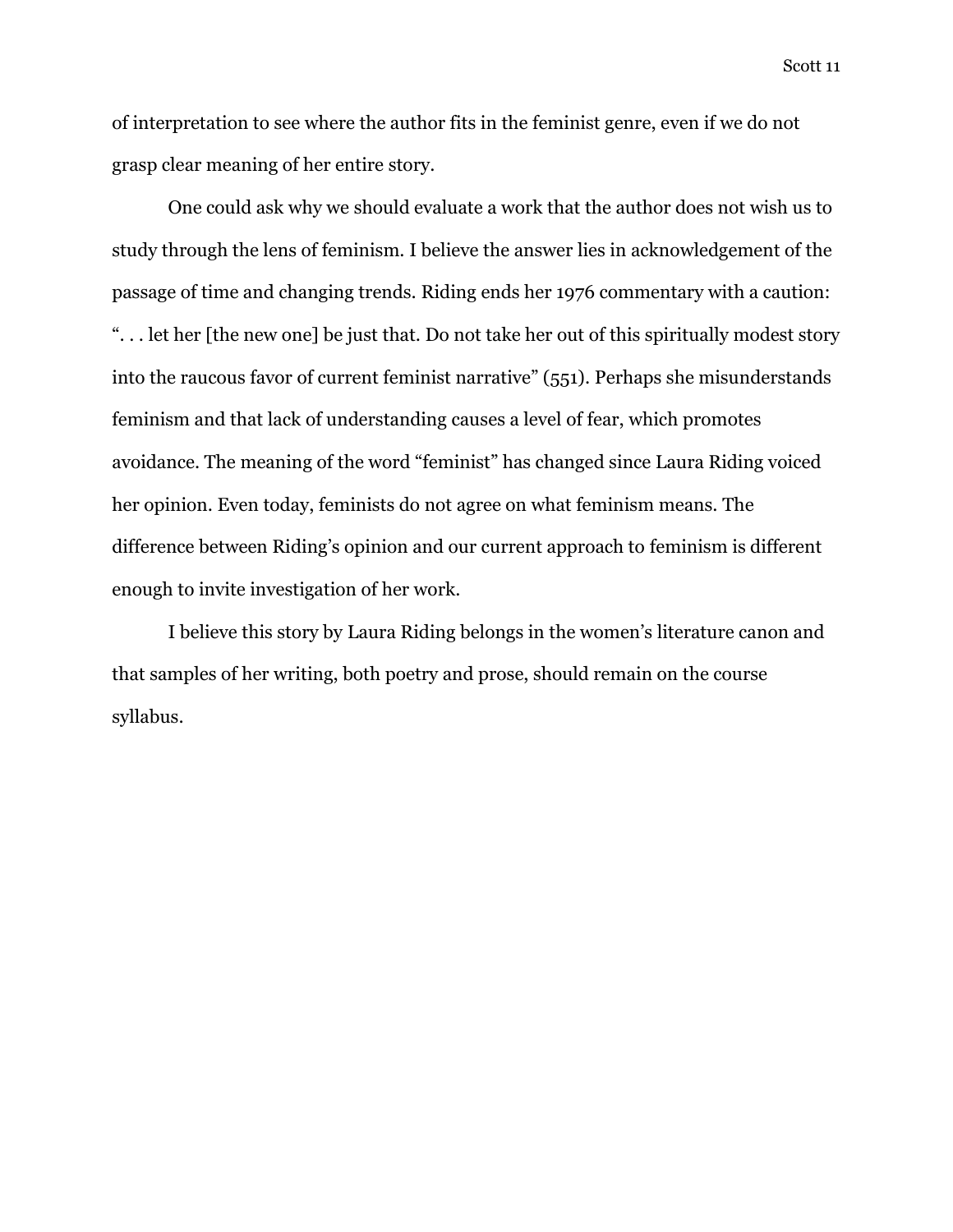### Works Cited

- Butler, Judith. "Performative Acts and Gender Constitution: An Essay in Phenomenology and Feminist Theory." *Writing on the Body: Female Embodiment and Feminist Theory.* Ed. Katie Conboy, Nadia Medina, and Sarah Stanbury. New York: Columbia UP, 1997. 401-17. Print.
- Cixous, Hèléne. "The Laugh of the Medusa." *The Critical Tradition: Classic Texts and Contemporary Trends.* Ed. David H. Richter. 2nd ed. Boston: Bedford, 1998. 1453- 66. Print.
- Gilbert, Sandra M. and Susan Gubar. "Infection in the Sentence: The Woman Writer and the Anxiety of Authorship." *The Norton Anthology of Theory and Criticism.* New York: Norton, 2001. 2021-35. Print.
- Hall, Radclyffe. "Miss Ogilvy Finds Herself." *The Norton Anthology of Literature by Women: The Traditions in English.* 3<sup>rd</sup> ed. Vol. 2. Comp. Sandra M. Gilbert and Susan Gubar. New York: Norton, 2007. 188-200. Print.
- Hurston, Zora Neale. "Sweat." *The Norton Anthology of Literature by Women: The Traditions in English.* 3rd ed. Vol. 2*.* Comp. Sandra M. Gilbert and Susan Gubar. New York: Norton, 2007. 349-357. Print.
- Kolodny, Annette. "Dancing Through the Minefield: Some Observations on the Theory, Practice, and Politics of a Feminist Literary Criticism." *Falling into Theory: Conflicting Views of Reading Literature.* Ed. David Richter. 2nd ed. Boston: Bedford, 2000. 302-09. Print.